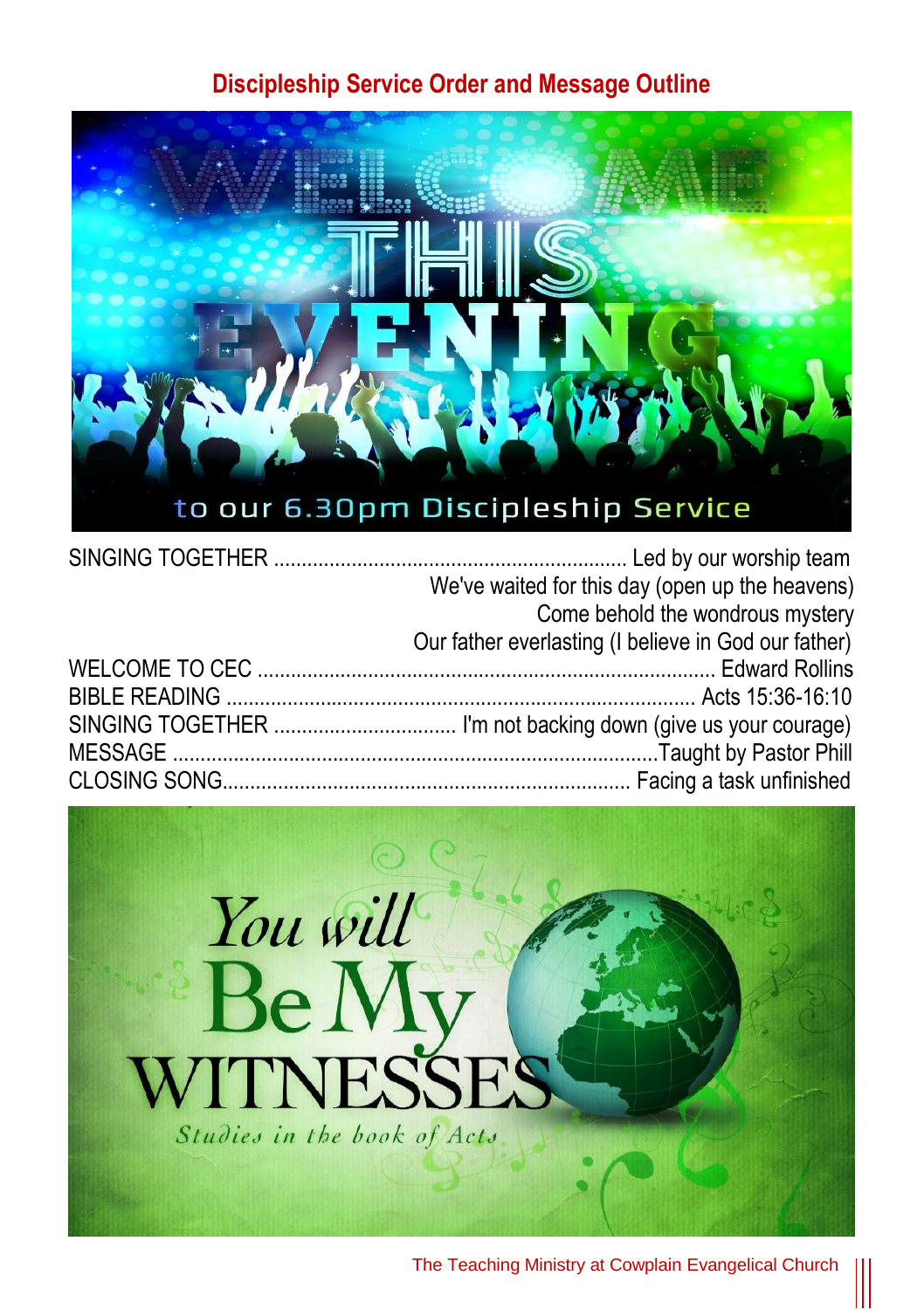**You will be my witnesses #43 Effective evangelism Acts 15:36-16:10**

**Introduction**

Acts 15:35

**1. Effective evangelism begins with the right \_\_\_\_\_\_\_\_\_\_\_\_\_\_.** Acts 15:36

**2. Effective evangelism demands the right \_\_\_\_\_\_\_\_\_\_\_\_\_\_\_\_.** Acts 15:36

Acts 18:23

# **3. Effective evangelism demands the right \_\_\_\_\_\_\_\_\_\_\_\_\_\_\_\_.**

Acts 15:37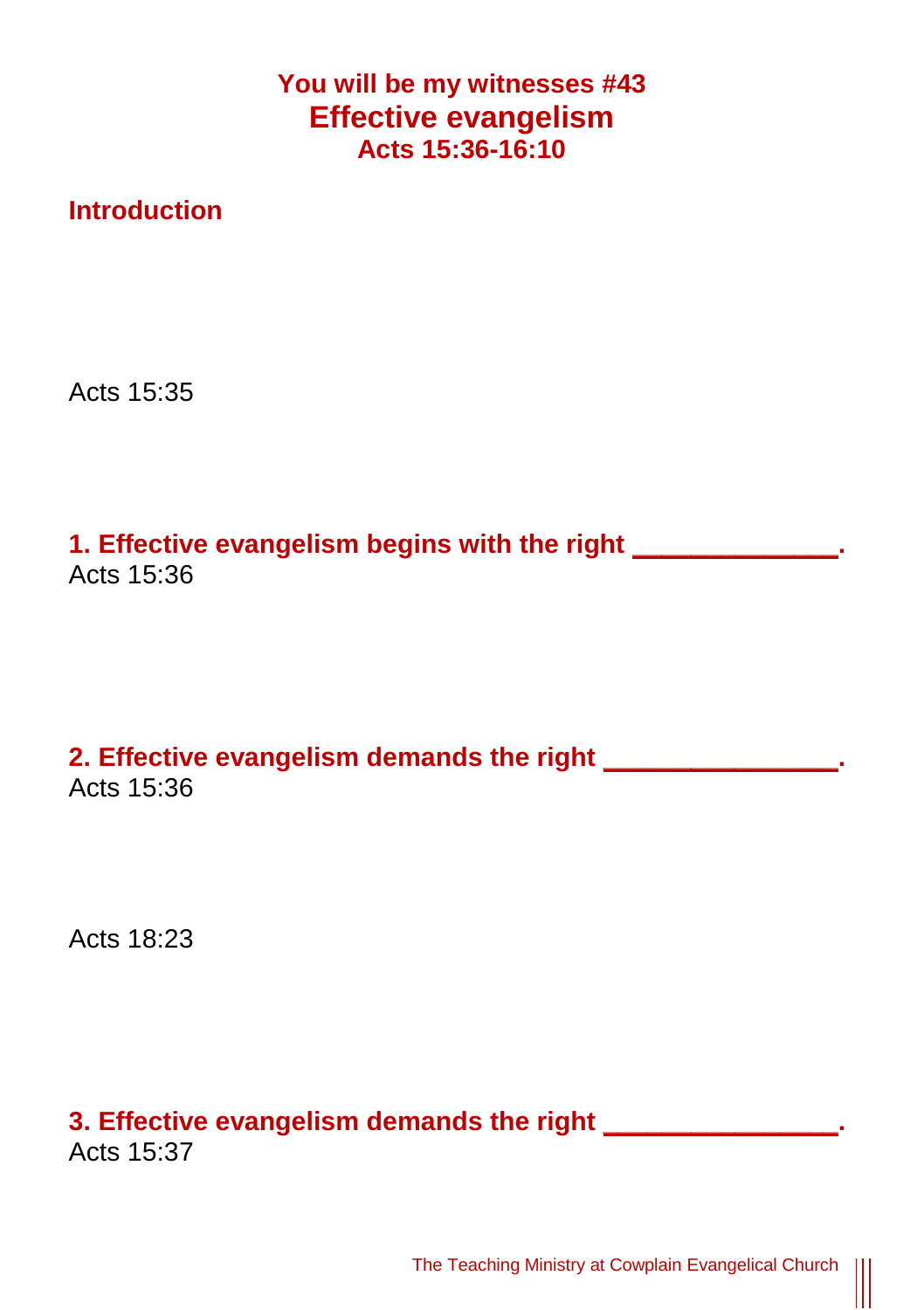Acts 15:38

Acts 15:39

Acts 15:40

Acts 15:41

Acts 16:1

Acts 16:2

Acts 16:3

1 Timothy 4:14

#### **4. Effective evangelism involves the right \_\_\_\_\_\_\_\_\_\_\_\_\_\_\_\_.** Acts 16:3

1 Corinthians 9:19-23

 $\parallel$